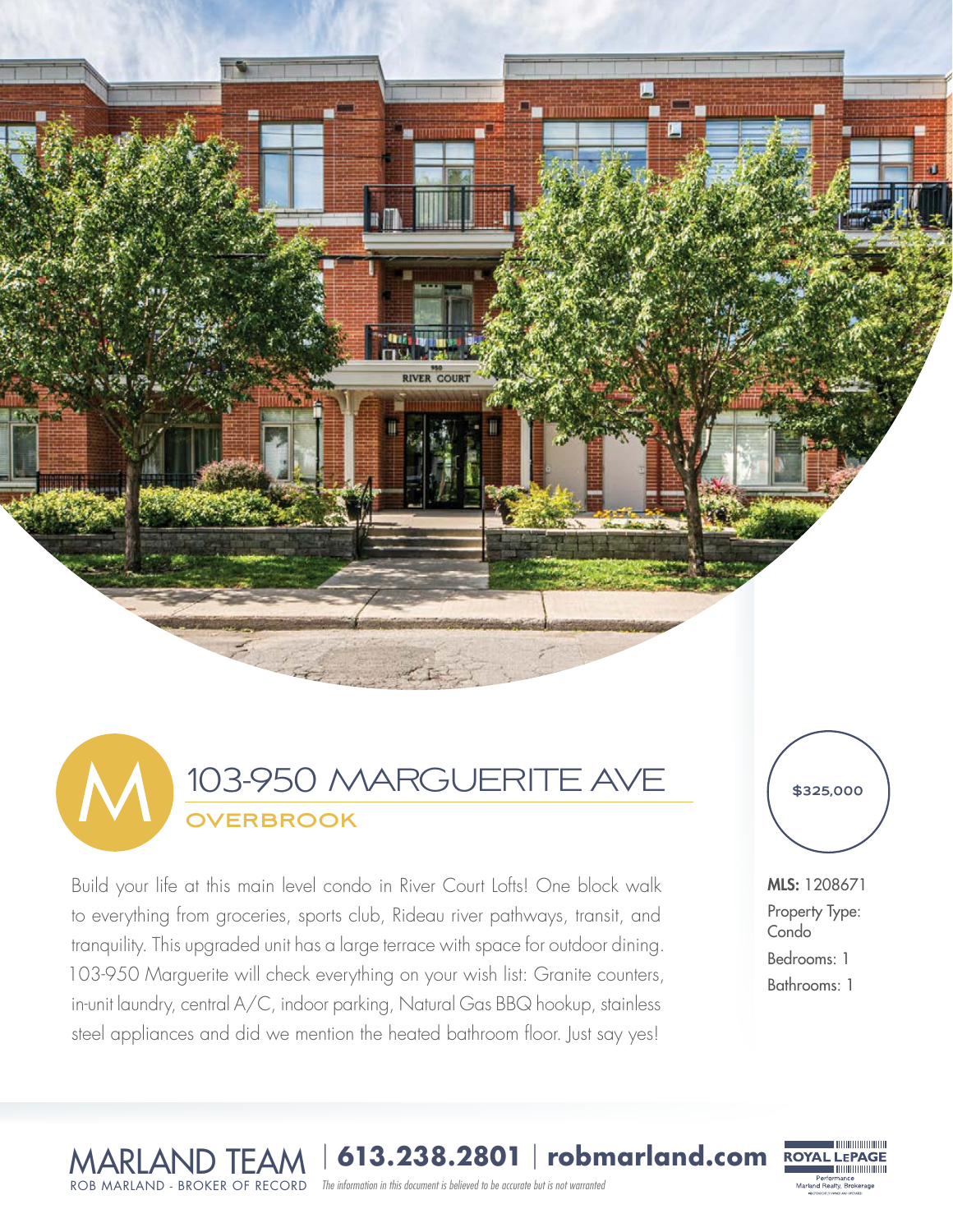## INFORMATION:

- 2020 Property Tax Amount:\$2,862.84
- Condo Fee: \$319.44

• Preferred Closing Date: TBD

*Includes: Management Fee, Water&Sewer, Snow Removal, Landscaping, General Maintenance, Building Insurance* 

### INCLUSIONS:

- Dishwasher
- Washer
- Dryer
- Refrigerator
- Stove
- Bar Stools
- Patio Furniture
- BBQ
- Microwave

## EXCLUSIONS:

• White Curtains

## RENTAL ITEMS:

• Hot Water Tank

#### HIGHLIGHTS:

- Large Terrace
- Indoor Parking
- & Storage





*The information in this document is believed to be accurate but is not warranted* 











| <b>ROOMS</b> | <b>LEVELS</b> | <b>DIMENSIONS</b>       |
|--------------|---------------|-------------------------|
| Foyer        | Main          | $6'4'' \times 3'10''$   |
| Living Room  | Main          | $9'8'' \times 13'2''$   |
| Kitchen      | Main          | $11'10'' \times 12'5''$ |
| Bathroom     | Main          | $9'7'' \times 4'11''$   |
| Bedroom      | Main          | $9'4''$ x9'8"           |
| Terrace      | Main          | $11'9'' \times 11'5''$  |

MARLAND TEAM | ROB MARLAND - BROKER OF RECORD

# **613.238.2801 | robmarland.com** *THE INFORMATION IN THIS DOCUMENT IS BELIEVED*

## 103-950 MARGUERITE AVE **OVERBROOK**